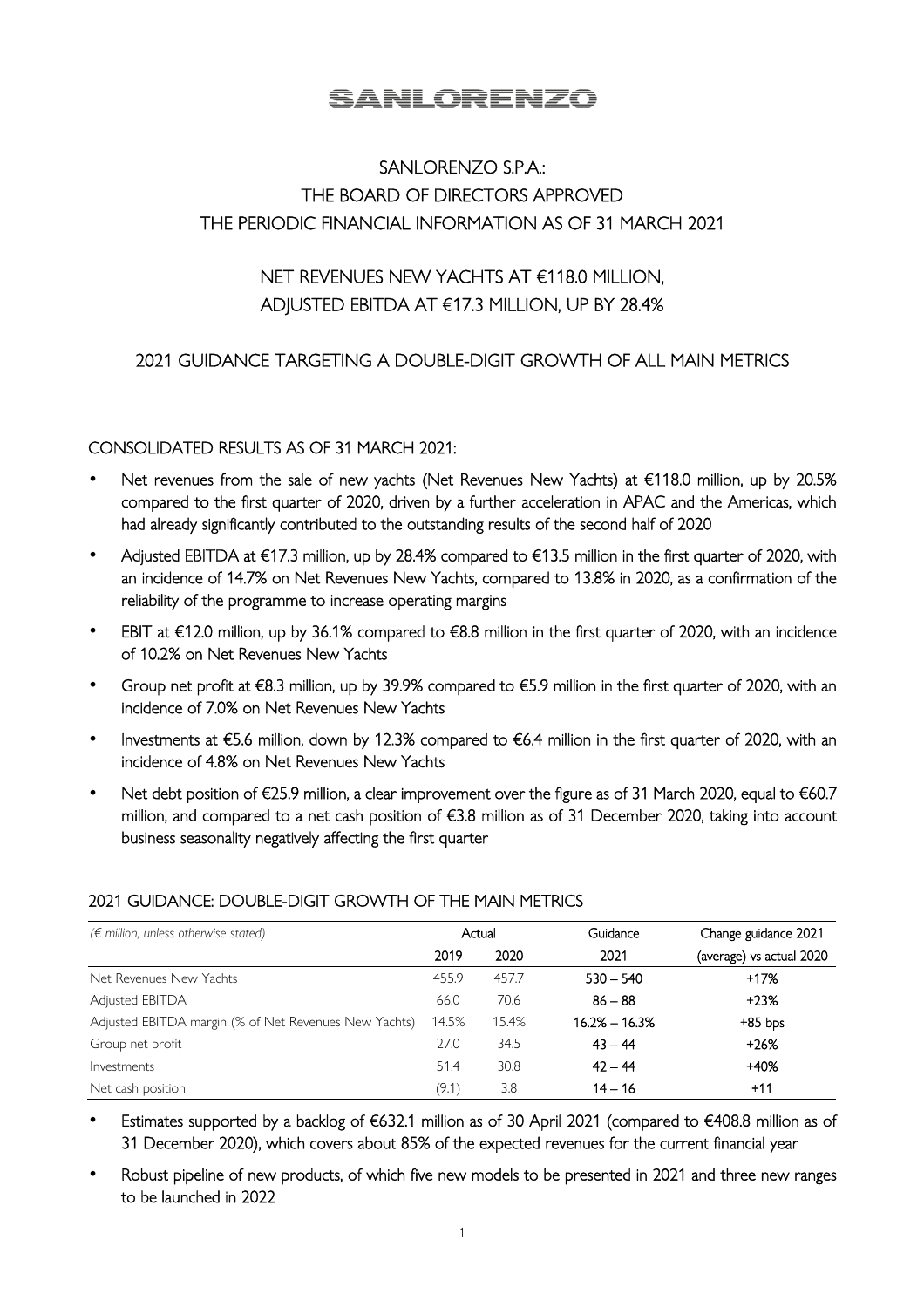Ameglia (SP), 4 May 2021 – The Board of Directors of Sanlorenzo S.p.A. ("Sanlorenzo" or the "Company"), which met today under the chairmanship of Mr. Massimo Perotti, examined and approved the periodic financial information as of 31 March 2021.

#### Massimo Perotti, the Company's Chairman and Chief Executive Officer, stated:

*«The virtuous path of Sanlorenzo since the acquisition has always been a source of great pride for me, even and above all in the most difficult phases. Today this satisfaction is even greater, because the company can count on new, solid and varied directions of development, permitting us to confidently forecast double-digit growth of the major metrics for 2021.* 

*The main driver of results is undoubtedly a successful product. Our strategy to expand product ranges is impressive, and calls not only for the presentation of five new models at the Cannes Yachting Festival in September 2021, but also for the launch of three new lines in 2022, one for each division, in segments with high potential not yet explored by Sanlorenzo.* 

*With the SP ("Smart Performance") line, the Yacht Division enters the segment of coupé yachts, presenting innovative ecofriendly solutions; with X-Space, the Superyacht Division introduces a concept that is a perfect blend of the advantages of the Explorer and those of the classic motor yacht; with the BGM line, Bluegame enters the multihull sector, relying on a proposal I would define as revolutionary. All these new lines offer novel functions on the market, formulated around rigorous principles of sustainability.* 

*The Research and Development area plays a fundamental role in promoting sustainability, where human and financial resources are focused on projects across a wide spectrum of contents and time scales, particularly regarding Diesel-Electric yachts and the evaluation of the nautical application of Fuel Cells, which have become essential to produce zero-emission energy, which will soon no longer be seen as a mere option.* 

*At the same time, the High-End Services division created in 2020 has promptly resumed activities, entirely oriented towards the offering of a premium service package, never before made available in the yachting sector, and addressed exclusively to Sanlorenzo clients, including the first mono-brand charter fleet and crew training programs in the Sanlorenzo Academy. The objective is to respond to the real expectations of the clients with whom we have the privilege of direct interaction, given the limited number of units we build each year. In this way, the concept of "made to measure" is extended from products to services, in perfect harmony with the high-end positioning of the brand.* 

*The reassuring outlook provided by the results achieved, together with promising new developments, have convinced us to consider growth options along external lines, seizing opportunities for acquisitions, starting with that of Perini Navi, an operation for which we have formally expressed our interest, which we hope to bring to a conclusion before the end of this year.»*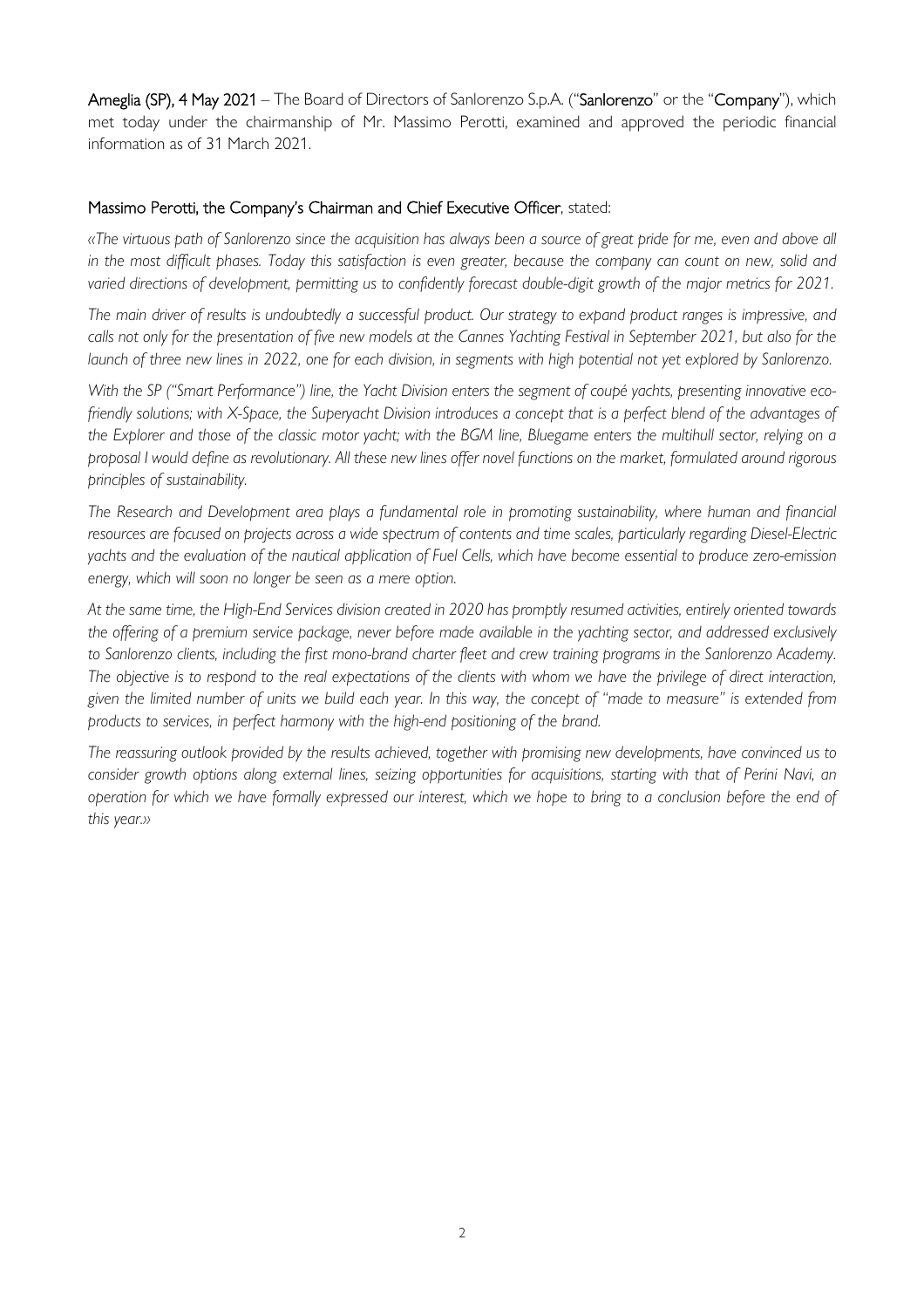### CONSOLIDATED NET REVENUES NEW YACHTS

Net Revenues New Yachts<sup>1</sup> in the first quarter of 2021 amounted to €118.0 million, up by 20.5% compared to €97.9 million in the same period of 2020. Net Revenues New Yachts grew in all Group divisions, driven by the excellent performance registered in APAC and the Americas. These results influenced by the high-end positioning of the brand and by a product mix with an increased incidence of larger yachts in the Yacht and Bluegame divisions, in a context of market expansion.

| (€'000)                  | Three months ended 31 March |            |        |            |        | Change                       |
|--------------------------|-----------------------------|------------|--------|------------|--------|------------------------------|
|                          | 2021                        | % of total | 2020   | % of total |        | 2021 vs. 2020 2021 vs. 2020% |
| Yacht Division           | 79.072                      | 67.0%      | 64.152 | 65.5%      | 14.920 | $+23.3%$                     |
| Superyacht Division      | 29.765                      | 25.2%      | 27.047 | 27.6%      | 2.718  | $+10.0%$                     |
| <b>Bluegame Division</b> | 9.174                       | 7.8%       | 6.746  | 6.9%       | 2.428  | $+36.0%$                     |
| Net Revenues New Yachts  | 118.011                     | 100.0%     | 97.945 | 100.0%     | 20,066 | $+20.5%$                     |

#### *Net Revenues New Yachts by division*

The Yacht Division generated Net Revenues New Yachts of €79.1 million, accounting for 67.0% of the total, up by 23.3% compared to the first quarter of 2020. Excellent sales results were reported by all product ranges, in particular the SX line, with the recently introduced SX112, and the SD line, with the two new SD96 and SD118 models.

The Superyacht Division generated Net Revenues New Yachts of €29.7 million, equal to 25.2% of the total, up by 10.0% compared to the first quarter of 2020.

Bluegame Division generated Net Revenues New Yachts of €9.2 million, equal to 7.8% of the total, up by 36.0% compared to the first quarter of 2020, thanks to the excellent sales results of the new BGX line, with the introduction of the second BGX60 model, launched in 2020.

| (E'000)<br>Three months ended 31 March |         |            | Change |          |        |                              |
|----------------------------------------|---------|------------|--------|----------|--------|------------------------------|
|                                        | 2021    | % of total | 2020   | % totale |        | 2021 vs. 2020 2021 vs. 2020% |
| Europe                                 | 59.771  | 50.7%      | 59.882 | 61.1%    | (111)  | $-0.2\%$                     |
| <b>APAC</b>                            | 25.984  | 22.0%      | 14.229 | 14.5%    | 11.755 | $+82.6%$                     |
| Americas                               | 24.450  | 20.7%      | 15.184 | 15.5%    | 9.266  | $+61.0%$                     |
| Middle East and Africa                 | 7.806   | 6.6%       | 8.650  | 8.8%     | (844)  | $-9.8\%$                     |
| Ricavi Netti Nuovo                     | 118.011 | 100.0%     | 97.945 | 100.0%   | 20.066 | $+20.5%$                     |

#### *Net Revenues New Yachts by geographical area*

Europe recorded Net Revenues New Yachts of €59.7 million (of which €15.5 million generated in Italy), accounting for 50.7% of the total, essentially stable compared to the first quarter of 2020.

The APAC area recorded Net Revenues New Yachts of €26.0 million, accounting for 22.0% of the total, up by 82.6% compared to the first quarter of 2020.

The Americas recorded Net Revenues New Yachts of €24.5 million, accounting for 20.7% of the total, up by 61.0% compared to the first quarter of 2020.

The increase in revenues in APAC and the Americas, strategic markets for the Group's growth, continued with a strong acceleration in sales in these areas which started in the second half of 2020.

The Middle East and Africa area recorded Net Revenues New Yachts of €7.8 million, accounting for 6.6% of the total, a slight decrease compared to the first quarter of 2020.

<sup>&</sup>lt;sup>1</sup> Net Revenues New Yachts are calculated as the algebraic sum of revenues from contracts with customers relating to new yachts net of relative sales commissions. According to the IFRS, the sale price of the new yachts and, therefore, also the calculation of the associated revenues includes the difference between the value attributed contractually to the pre-owned boats subject to exchange and their relative fair value.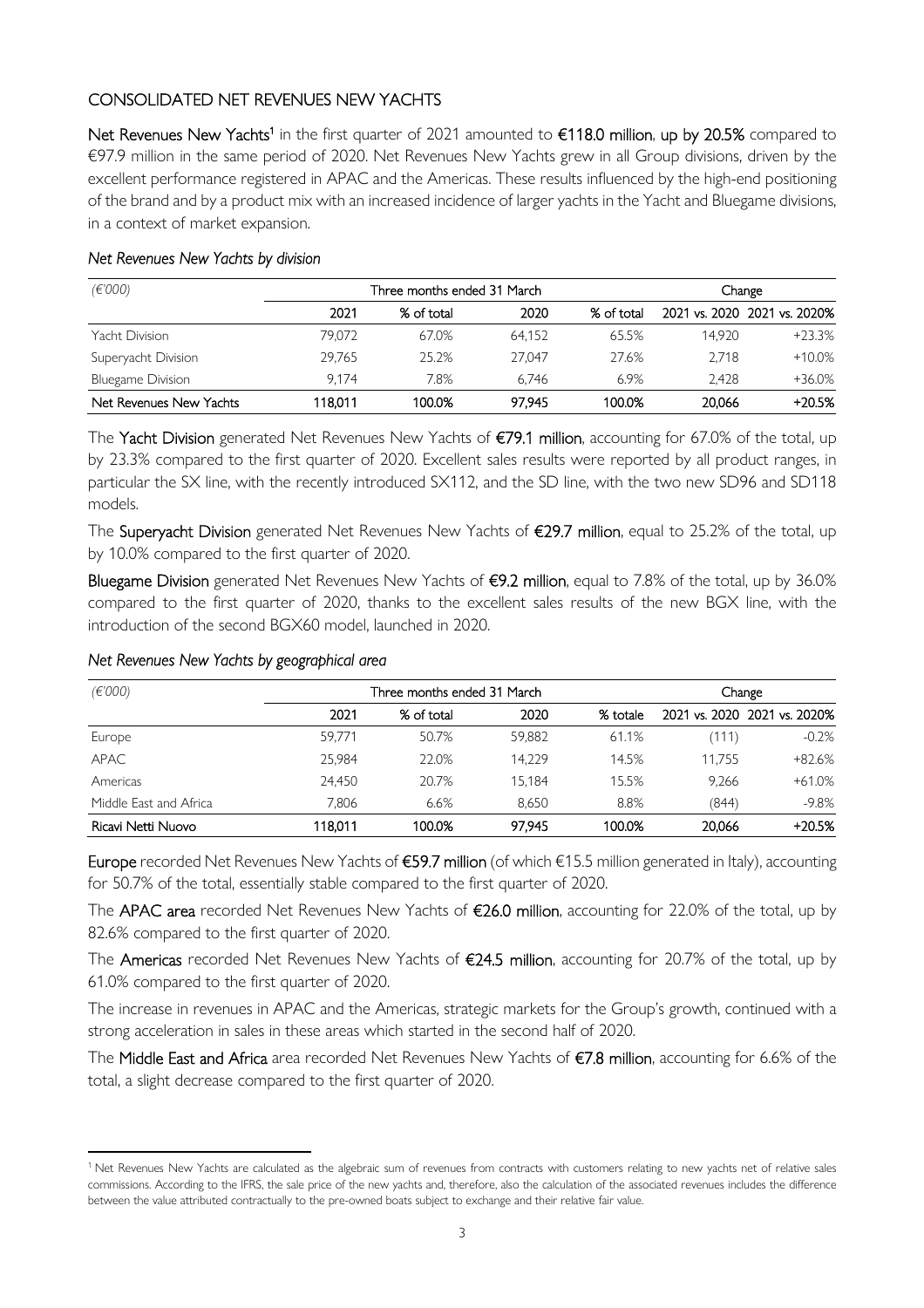### CONSOLIDATED OPERATING AND NET RESULTS

**Adjusted EBITDA<sup>2</sup> is equal to €17.3 million**, up by 28.4% compared to €13.5 million in the first quarter of 2020. The incidence on Net Revenues New Yachts increased from 13.8% in 2020 to 14.7% in 2021.

EBITDA<sup>3</sup>, including non-recurring components linked to the non-monetary costs of the 2020 Stock Option Plan and the expenses incurred for COVID-19, amounted to €17.1 million, up by 27.8% compared to €13.3 million in in the first quarter of 2020.

The significant and constant increase in operating margins is tied to the efficiencies generated by the gradual rampup of production capacity following the significant investments of the previous years and the consequent higher absorption of fixed costs. Furthermore, the operating margin benefits from the shift in product mix towards larger yachts.

EBIT is equal to €12.0 million, up by 36.1% compared to €8.8 million in the first quarter of 2020. The incidence on Net Revenues New Yachts increased from 9.0% in 2020 to 10.2% in 2021, with a 11.6% increase in depreciation and amortisation that stood at €5.0 million, due to the coming on stream of the major investments in new product development and additional production capacity.

Net financial expenses amounted to €209 million, down by 63.3% compared to the first quarter of 2020, thanks to the reduction in debt and the improved financial conditions applied to the Group by the credit institutions and, to a lesser extent, thanks to foreign exchange gains.

Pre-tax profit amounted to  $\epsilon$ 11.8 million, up by 42.5% compared to  $\epsilon$ 8.3 million in the first quarter of 2020. The incidence on Net Revenues New Yachts increased from 8.5% in 2020 to 10.0% in 2021.

Group net profit reached €8.3 million, up by 39.3% compared to €5.9 million in the first quarter of 2020. The incidence on Net Revenues New Yachts increased from 6.1% in 2020 to 7.0% in 2021.

### CONSOLIDATED BALANCE SHEET AND FINANCIAL RESULTS

Net working capital as of 31 March was equal to €55.5 million and showed an increase of €36.2 million compared to €19.3 million as of 31 December 2020. Compared to the figure as of 31 March 2020 of €66.7 million, net working capital as of 31 March 2021 was down by €11.2 million.

Inventories are equal to €83.6 million, up by €1.4 million compared to €82.2 million as of 31 December 2020 and up by €4.1 million compared to €79.5 million as of 31 March 2020. Inventories of finished products, equal to €29.6 million, include €18.8 million referred to pre-owned yachts already sold at the close of the period for delivery in the following months.

The performance of net working capital is consistent with sector seasonality, also in consideration to the concentration of yachts delivers throughout the summer months, and the growth in business volumes.

Investments amounted to €5.6 million, compared to €6.4 million in the first quarter of 2020, with an incidence on Net Revenues New Yachts decreased from 6.6% in 2020 to 4.8% in 2021. Investments dedicated to the expansion of the product ranges are equal to €3.4 million, up by 4.8% compared to 2020.

Net financial position was equal to €25.9 million, compared to a net cash position of €3.8 million as of 31 December 2020 and a net debt position of €60.7 million as of 31 March 2020. Compared to the figure of the previous year, the net financial position showed a decrease of €34.8 million, linked to the notable reduction in current financial debt.

<sup>&</sup>lt;sup>2</sup> Adjusted EBITDA is calculated by adding amortisation/depreciation expenses to operating profit/loss adjusted for non-recurring items. Non-recurring items, mainly related to the non-monetary costs of the 2020 Stock Option Plan and the expenses incurred for COVID-19, are equal to €252 million and €135 million for the first quarter of 2021 and 2020, respectively.

<sup>&</sup>lt;sup>3</sup> EBITDA is calculated by adding amortisation/depreciation expenses to operating profit/loss.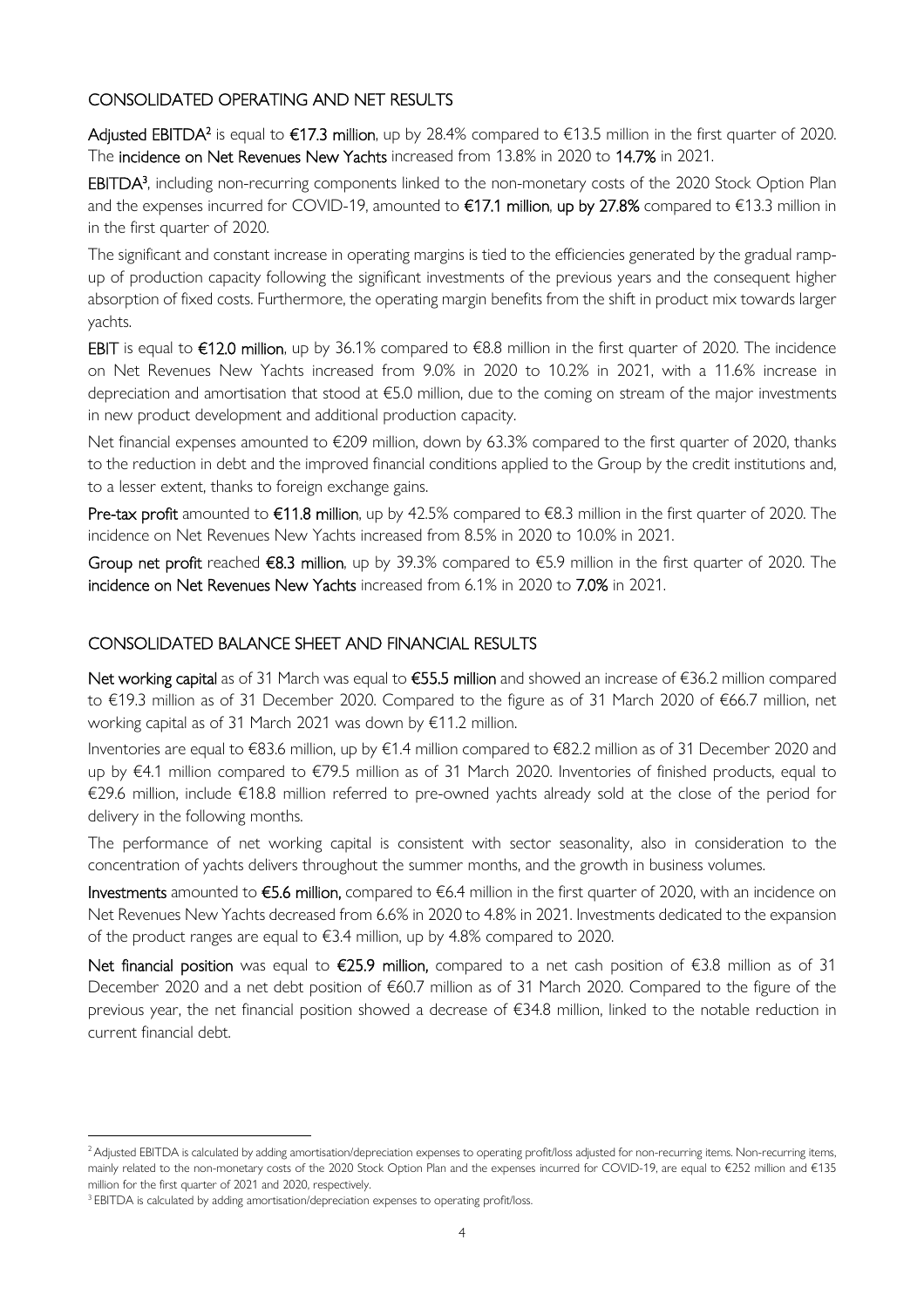Cash and cash equivalents amounted to €65.7 million, compared to €94.4 million as of 31 December 2020 and to €63.3 million as of 31 March 2020. The total available liquidity as of 31 March 2021 is equal to €195.6 million, including undrawn credit lines of  $\epsilon$ 128.8 million<sup>4</sup>.

### **BACKLOG**

Group backlog<sup>5</sup> as of 31 March 2021 amounted to €553.4 million, compared to €500.8 million as of 31 March 2020 and to €408.8 million as of 31 December 2020. The increase compared to the first quarter of 2020 is equal to €52.6 million.

The order intake in the first quarter of 2021, amounting to €144.6 million, is linked to a strong acceleration of the market began in the last months of 2020 and that gradually affected all segments of the Group, in particular the Yacht Division.

The growth in order portfolio has been fostered by recently introduced models, such as the SX112 and BGX60, presented at the Genoa Boat Show in October 2020, and by new products that will be launched during 2021, which have already been extremely well received commercially even before being presented to the market.

### BUSINESS OUTLOOK AND 2021 GUIDANCE

In a growing market environment, whose dynamics are being consolidated over the months, Sanlorenzo continues to benefit from the unique characteristics of its business model: strength and high-end positioning of the brand, emphasized by the close liaison with art and design, yachts always at the forefront of innovation, built in limited quantities and strictly made to measure, addressed to a sophisticated and loyal clientele, distribution restricted to a selected number of Brand Representatives and a flexible cost structure.

The strategy to expand the product ranges is sound and highly structured, providing both the presentation of new models, which will be five at the Cannes Boat Show on September 2021, and the launch of three new lines in 2022 – SP ("Smart Performance"), X-Space and BGM ("Bluegame Multi-hull") – characterized by novel crosssegment features, and highly sustainable. These are the principles that are also guiding Research and Development activities, currently focused on Diesel-Electric yachts and the evaluation of the nautical application of Fuel Cells.

The Group also continues in the programme to increase operating margins, promoted by the efficiencies generated by the progressive implementation of the new production capacity and by the gradual increase in the prices of new orders thanks to the commercial positioning of the Company.

Group backlog as of 30 April 2021 is equal to €632.1 million, marking further growth of €78.7 million compared to 31 March 2021. The amount related to 2021, equal to €457.0 million, offers significant visibility on Net Revenues New Yachts for the current financial year.

In light of all of the above, through constantly monitoring the evolution of the general context, the Company considers its expectations of double-digit growth for the main metrics in 2021 to be well-founded, and discloses the following guidance for the current year<sup>6</sup>.

<sup>4</sup>Excluding credit lines for reverse factoring and confirming.

<sup>&</sup>lt;sup>5</sup>Backlog is calculated as the sum of the value of all orders and sales contracts signed with customers or brand representatives relating to yachts for delivery or delivered in the current financial year or for delivery in subsequent financial years. For each year, the value of the orders and contracts included in the backlog refers to the relative share of the residual value from 1 January of the year in question until the delivery date. The backlog relating to yachts delivered during the year is conventionally cleared on 31 December.

<sup>&</sup>lt;sup>6</sup> In the absence of material impacts arising from additional restrictions related to the COVID-19 pandemic and excluding the contribution from potential extraordinary operations.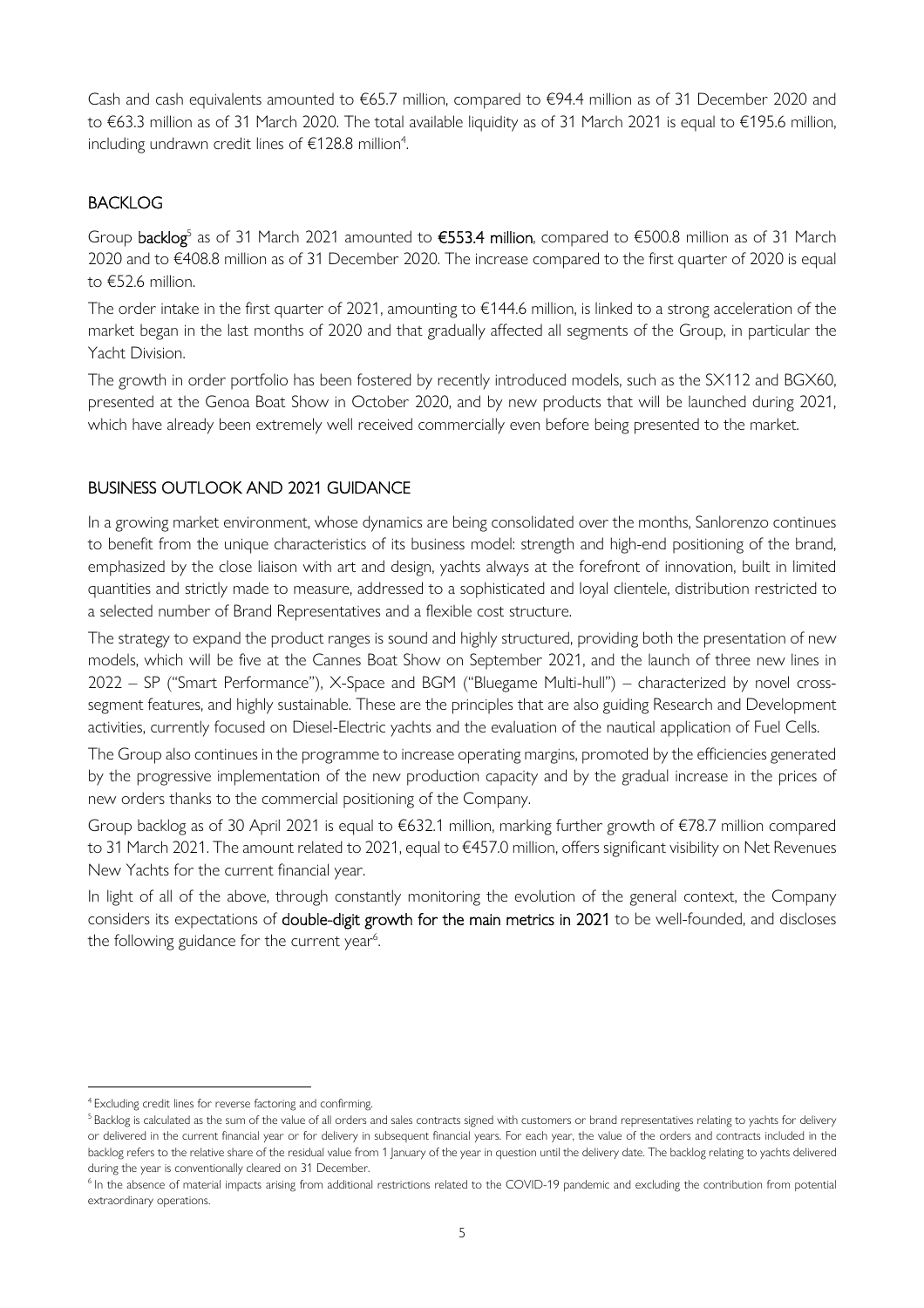| $(\epsilon$ million, unless otherwise stated)         |       | Actual | Guidance        | Change guidance 2021     |
|-------------------------------------------------------|-------|--------|-----------------|--------------------------|
|                                                       | 2019  | 2020   | 2021            | (average) vs actual 2020 |
| Net Revenues New Yachts                               | 455.9 | 457.7  | $530 - 540$     | +17%                     |
| Adjusted EBITDA                                       | 66.0  | 70.6   | $86 - 88$       | $+23%$                   |
| Adjusted EBITDA margin (% of Net Revenues New Yachts) | 14.5% | 15.4%  | $16.2% - 16.3%$ | $+85$ bps                |
| Group net profit                                      | 27.0  | 34.5   | $43 - 44$       | $+26%$                   |
| Investments                                           | 51.4  | 30.8   | $42 - 44$       | $+40%$                   |
| Net cash position                                     | (9.1) | 3.8    | $14 - 16$       | $+11$                    |

#### \* \* \*

The manager responsible for preparing the corporate accounts, Attilio Bruzzese, pursuant to article 154-bis, paragraph 2, of Legislative Decree no. 58 of 1998 ("Consolidated Finance Law - TUF") states that the information in this communication correspond to the records, ledgers and accounting entries.

This document includes forward-looking statements relating to future events and operational, economic and financial results of Sanlorenzo Group. These forecasts, by their nature, contain an element of risk and uncertainty, as they depend on the occurrence of future events and developments.

This document makes use of some alternative performance indicators. The represented indicators are not identified as accounting measurements in the context of IFRS standards and, therefore, must not be viewed as alternative measurements to those included in the financial statements. The management team believes that these indicators are a significant parameter for the assessment of the Group's economic and financial performance.

The Periodic Financial Information as at 31 March 2021 is not subject to audit.

\* \* \*

#### Sanlorenzo S.p.A.

Sanlorenzo is a worldwide leader in terms of number of yachts over 30 metres long. It is the only player in luxury yachting to compete in different sectors with a single brand, producing yachts and superyachts tailored to every boat owner, characterised by a distinctive and timeless design.

Sanlorenzo's production is broken down into three divisions:

- Yacht Division composite yachts between 24 and 38 metres;
- Superyacht Division superyachts in aluminium and steel between 40 and 68 metres;
- Bluegame Division sport utility yachts between 13 and 22 metres.

Sanlorenzo's production is articulated over four production sites located in La Spezia, Ameglia (SP), Viareggio (LU) and Massa. The sites are strategically located near to each other, so allowing significant operational efficiencies.

The Group employs around 500 people and cooperates with a network of 1,500 qualified craft enterprises. It can rely on an international distribution network and a widespread service network for customers all over the world.

In 2020, the Group generated net revenues from the sale of new yachts of around €458 million, adjusted EBITDA of €71 million and a Group net profit of €35 million.

\* \* \*

www.sanlorenzoyacht.com

Investor Relations

Attilio Bruzzese Silvia Guidi Tel. + 39 0584 380900 investor.relations@sanlorenzoyacht.com Weber Shandwick | Advisory Giorgio Catalano Mob. +39 334 696 9275

gcatalano@advisorywebershandwick.it

6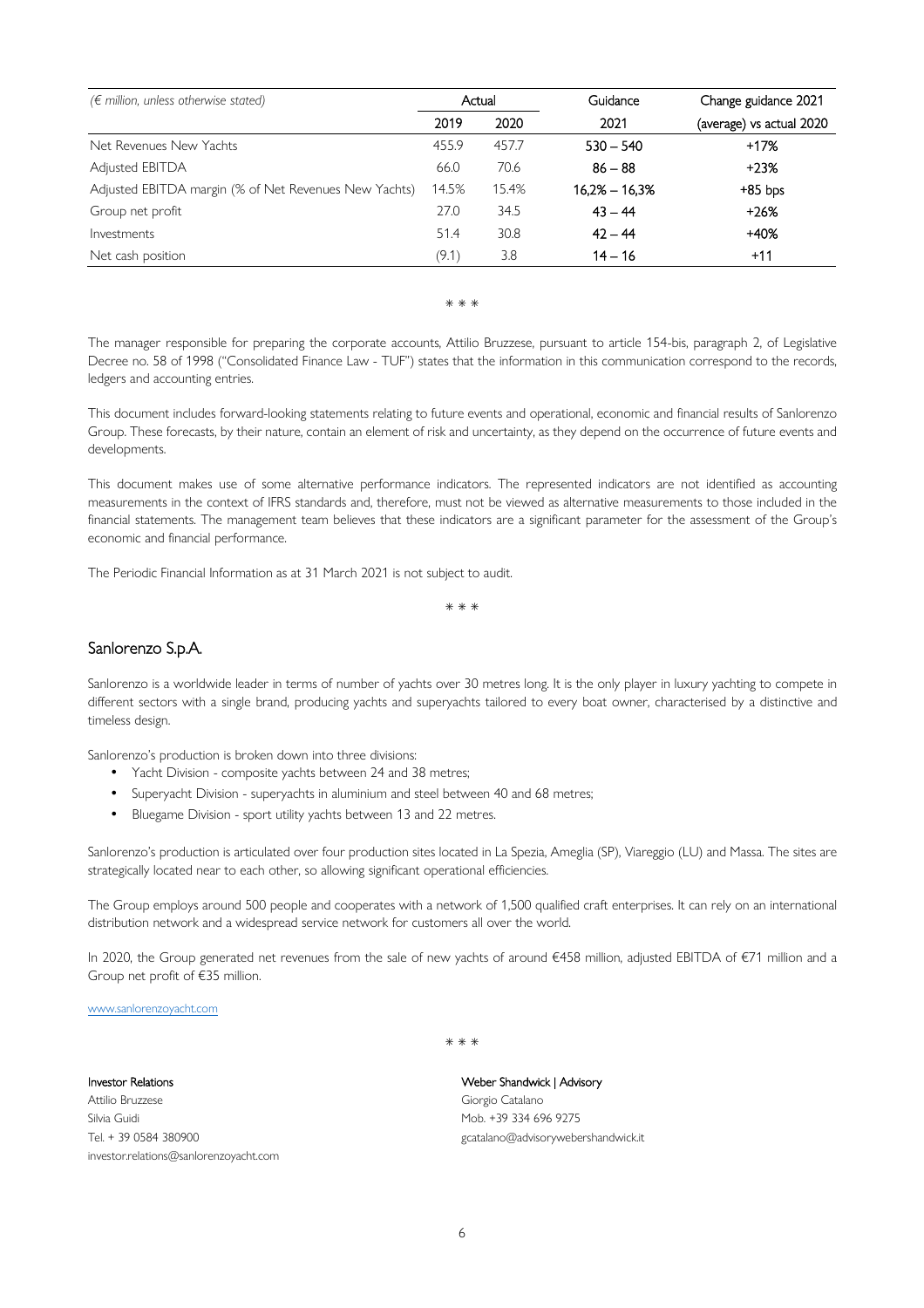## SANLORENZO GROUP

## RECLASSIFIED INCOME STATEMENT AS OF 31 MARCH 2021

| (E'000)                                                                          |           | Three months ended 31 March  |           |                              |               | Change         |
|----------------------------------------------------------------------------------|-----------|------------------------------|-----------|------------------------------|---------------|----------------|
|                                                                                  | 2021      | % Net Revenues<br>New Yachts | 2020      | % Net Revenues<br>New Yachts | 2021 vs. 2020 | 2021 vs. 2020% |
| Net Revenues New Yachts                                                          | 118,011   | 100.0%                       | 97,945    | 100.0%                       | 20,066        | $+20.5%$       |
| Net revenues from pre-owned<br>other<br>maintenance<br>and<br>boats,<br>services | 22,074    | 18.7%                        | 208       | 0.2%                         | 21,866        | $+10,512.5%$   |
| Other income                                                                     | 895       | 0.8%                         | 1.133     | 1.2%                         | (238)         | $-21.0%$       |
| Operating costs                                                                  | (123,671) | $(104.8)\%$                  | (85, 807) | $(87.6)$ %                   | (37, 864)     | $+44.1%$       |
| Adjusted EBITDA                                                                  | 17.309    | 14.7%                        | 13.479    | 13.8%                        | 3.830         | $+28.4%$       |
| Non-recurring costs                                                              | (252)     | $(0.2)$ %                    | (135)     | $(0.1)$ %                    | (117)         | $+86.7%$       |
| <b>EBITDA</b>                                                                    | 17,057    | 14.5%                        | 13,344    | 13.6%                        | 3,713         | $+27.8%$       |
| Depreciation and amortisation                                                    | (5,024)   | (4.3)%                       | (4,500)   | $(4.6)$ %                    | (524)         | $+11.6%$       |
| <b>EBIT</b>                                                                      | 12,033    | 10.2%                        | 8,844     | 9.0%                         | 3.189         | $+36.1%$       |
| Net financial expense                                                            | (209)     | $(0.2)$ %                    | (570)     | $(0.6)$ %                    | 361           | $-63.3%$       |
| Adjustments to financial assets                                                  | 4         | 0.0%                         | 29        | 0.0%                         | (25)          | $-86.2%$       |
| Pre-tax profit                                                                   | 11.828    | 10.0%                        | 8.303     | 8.5%                         | 3.525         | $+42.5%$       |
| Income taxes                                                                     | (3,586)   | $(3.0)$ %                    | (2,526)   | $(2.6)$ %                    | (1,060)       | $+42.0%$       |
| Net profit                                                                       | 8,242     | 7.0%                         | 5,777     | 5.9%                         | 2.465         | $+42.7%$       |
| (profit)/loss attributable to<br>Net<br>non-controlling interests                | 18        | 0.0%                         | 154       | 0.2%                         | (136)         | $-88.3%$       |
| Group net profit                                                                 | 8,260     | 7.0%                         | 5,931     | 6.1%                         | 2.329         | $+39.3%$       |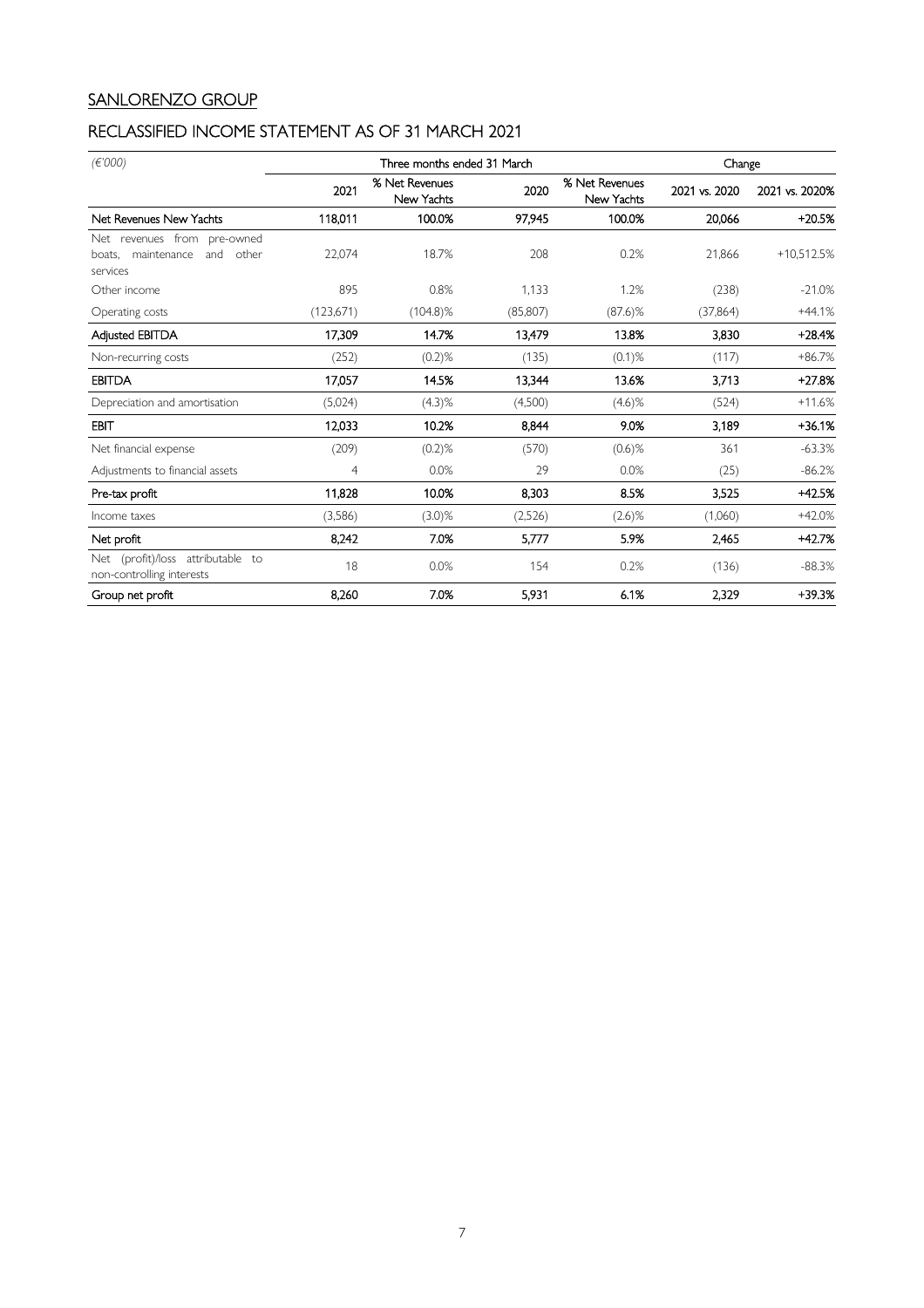## SANLORENZO GROUP

## RECLASSIFIED STATEMENT OF FINANCIAL POSITION AS OF 31 MARCH 2021

| (E'000)                                            | 31 March   | 31 December | 31 March  |                                       | Change                             |  |
|----------------------------------------------------|------------|-------------|-----------|---------------------------------------|------------------------------------|--|
|                                                    | 2021       | 2020        | 2020      | 31 March 2021 vs.<br>31 December 2020 | 31 March 2021 vs. 31<br>March 2020 |  |
| <b>USES</b>                                        |            |             |           |                                       |                                    |  |
| Goodwill                                           | 8,667      | 8,667       | 8,667     |                                       |                                    |  |
| Intangible assets with a finite useful life        | 41,227     | 36,434      | 35,683    | 4,793                                 | 5,544                              |  |
| Property, plant and equipment                      | 111,801    | 112,491     | 104,214   | (690)                                 | 7,587                              |  |
| Equity investments and other non-current<br>assets | 416        | 412         | 408       | 4                                     | 8                                  |  |
| Net deferred tax assets                            | 6,193      | 6,538       | 3,102     | (345)                                 | 3,091                              |  |
| Non-current employee benefits                      | (899)      | (845)       | (818)     | (54)                                  | (81)                               |  |
| Non-current provisions for risks and charges       | (1,256)    | (1,389)     | (898)     | 133                                   | (358)                              |  |
| Net fixed capital                                  | 166,149    | 162,308     | 150,358   | 3,841                                 | 15,791                             |  |
| Inventories                                        | 83,627     | 82,214      | 79,541    | 1,413                                 | 4,086                              |  |
| Trade receivables                                  | 19,113     | 17,233      | 23,465    | 1,880                                 | (4, 352)                           |  |
| Contract assets                                    | 122,033    | 112,938     | 98,790    | 9,095                                 | 23,243                             |  |
| Trade payables                                     | (108, 108) | (137, 238)  | (122,070) | 29,130                                | 13,962                             |  |
| Contract liabilities                               | (51, 156)  | (46, 156)   | (23, 115) | (5,000)                               | (28,041)                           |  |
| Other current assets                               | 34,196     | 30,434      | 44,182    | 3,762                                 | (9,986)                            |  |
| Current provisions for risks and charges           | (12, 421)  | (12,679)    | (10, 271) | 258                                   | (2,150)                            |  |
| Other current liabilities                          | (31, 813)  | (27, 492)   | (23, 872) | (4,321)                               | (7,941)                            |  |
| Net working capital                                | 55,471     | 19,254      | 66,650    | 36,217                                | (11, 179)                          |  |
| Net invested capital                               | 221,620    | 181,562     | 217,008   | 40,058                                | 4,612                              |  |
| <b>SOURCES</b>                                     |            |             |           |                                       |                                    |  |
| Net financial position                             | 25,878     | (3,829)     | 60,712    | 29,707                                | (34,834)                           |  |
| Equity                                             | 195,742    | 185,391     | 156,296   | 10,351                                | 39,446                             |  |
| Total sources                                      | 221,620    | 181,562     | 217,008   | 40,058                                | 4,612                              |  |